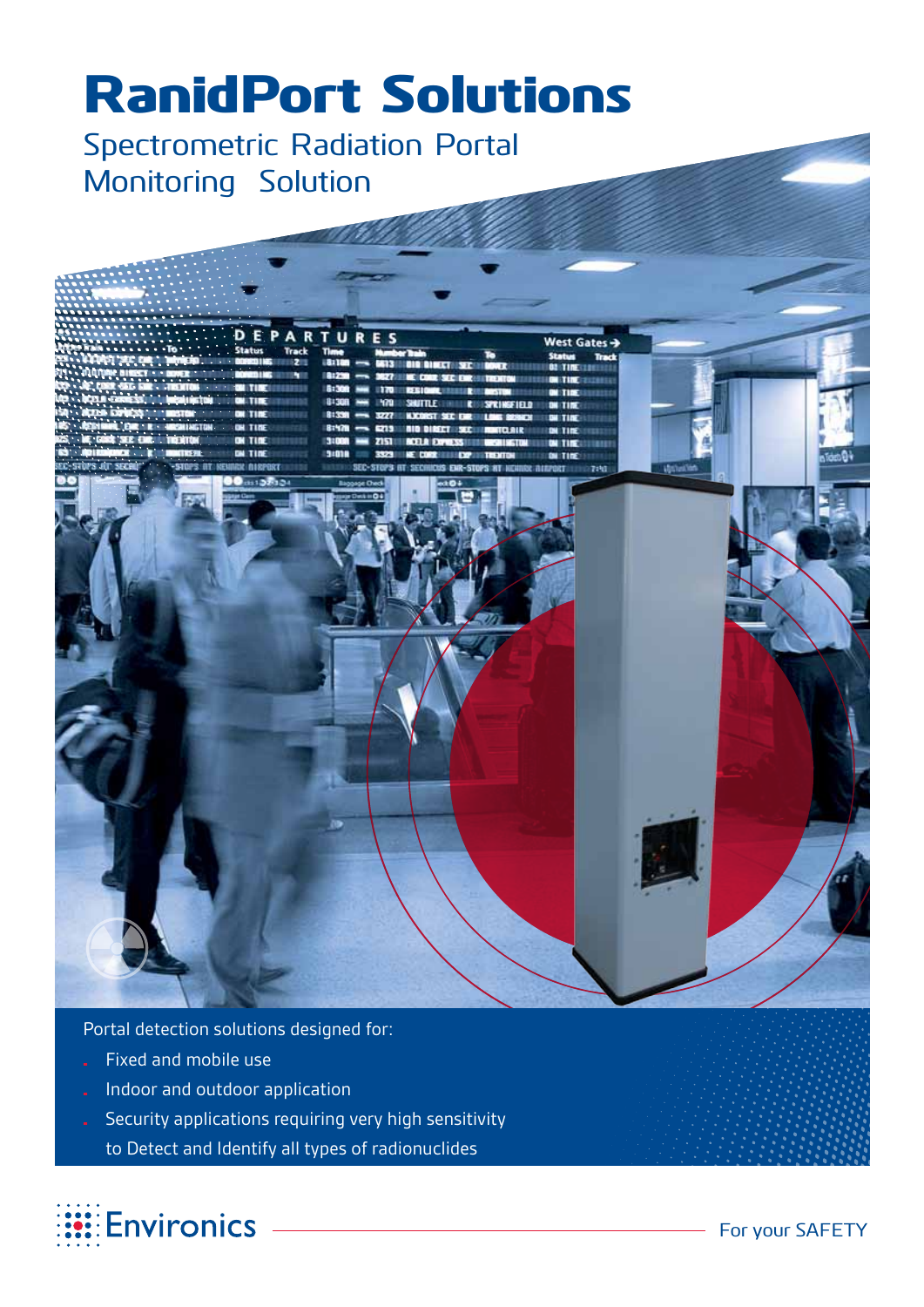# RanidPort Solutions

Spectrometric Radiation Portal Monitoring Solution



RanidPort solutions are advanced spectrometric portal monitors designed for different types of fixed and mobile applications which complement the Environics RanidVision product family.

RanidPort's high volume NaI(Tl) scintillation detector has rapid detection and identification capability in presence of radioactivity or radioactive material.

Different solutions have been designed to be ideal for pedestrian, vehicle or cargo portal monitors. Relocatable portal monitor solution is also available. Installation can be done on open or covert basis depending on the site.

#### **Key features**

- Large volume NaI(Tl) gamma detector
- Neutron detection with high energy gamma radiation
- Neutron booster in fixed applications
- Indoor and outdoor solutions
- Fixed and mobile applications
- Flexible configuration: single or double sided and multiple detector portals for vehicle screening applications
- Automated operation with optional camera surveillance system
- Web server based Graphical User interface
- MySQL based spectrometric database

#### **APPLICATIONS**

- Airport and Railway Safety
- Customs and Border Control
- Passenger and Luggage Monitoring Systems
- Locating Orphan Sources
- Locating Suspicious Parcels
- Radiological Safety of Public Events
- Radiological Safety of Industrial Sites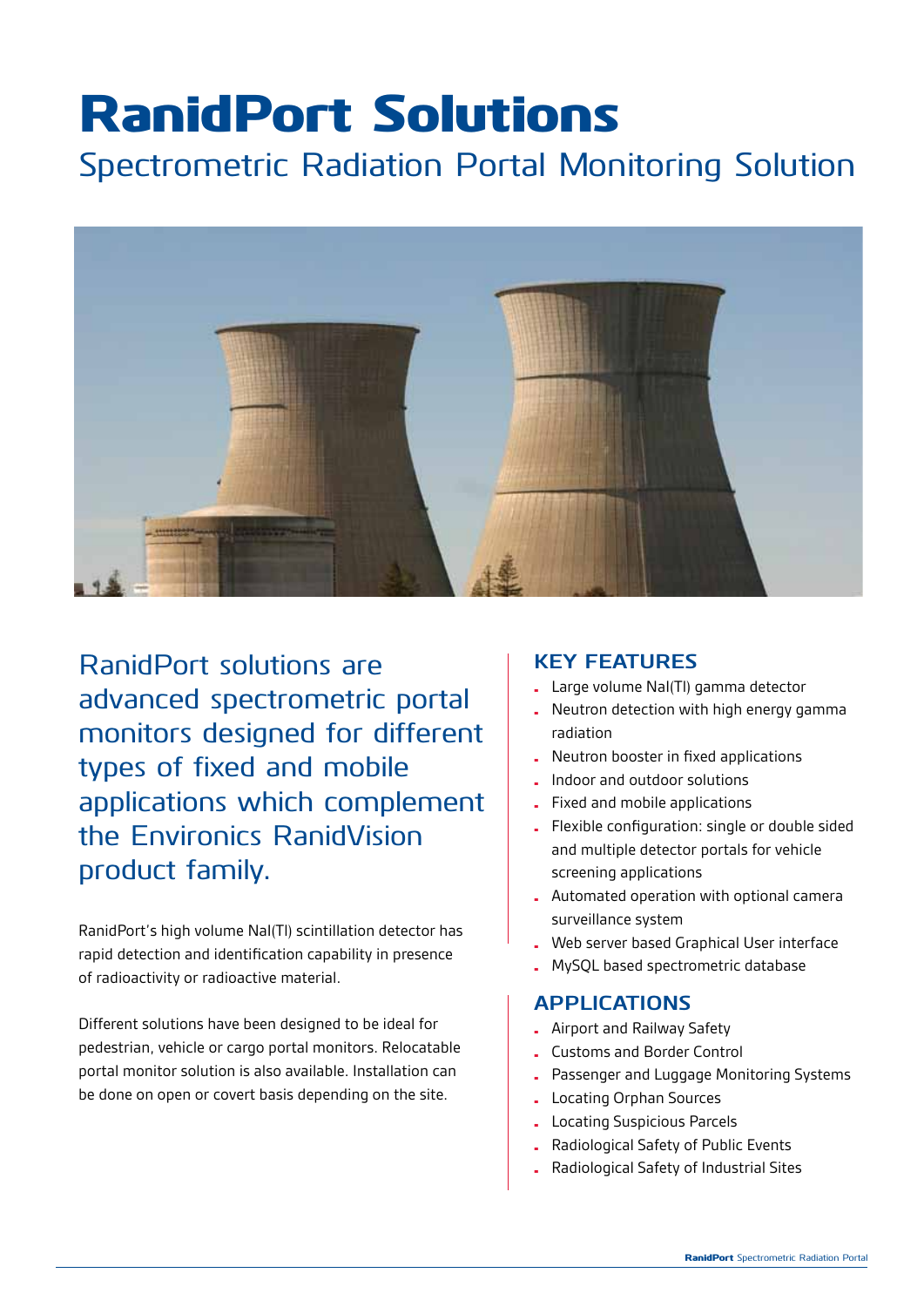







#### **RanidPort-N**

- Designed for fixed indoor applications
- Integrated neutron booster that increases the detection sensitivity of neutrons
- Flexible configuration of the neutron booster: single or double sided detection direction
- Optional backround radiation shield
- Web server based Graphical User interface
- MySQL based spectrometric database

#### **RanidPort-N Industrial**

- Designed for rough outdoor applications
- Extended temperature range with heating and cooling accessories
- Integrated neutron booster that increases the detection sensitivity of neutrons
- Flexible configuration of the neutron booster: single or double sided detection direction
- Possibility to create multidetector portals for e.g. cargo screening applications
- Uniform database and user interface features with RanidPort-N

#### **RanidPort Mobile**

- Designed for mobile use: car, boat, helicopter or airplane
- Easily deployable spectroscopy portal monitor
- Rugged detection and transport case
- Wireless connection capabilities using WLAN or optionally 3,5G
- Integrated GPS and mapping function
- Standard battery operating time more than 30h
- Compatible with vehicle power systems (9-36VDC)
- Uniform database and user interface features with RanidPort-N

#### **EnviScreen Operix CBRN Monitoring System Software**

- Operational system software with GPS mapping capabilities
- Complete reachback capabilities: Compatibility with Linssi-gamma-ray spectrometry database
- Possibility to include Chemical and Biological detection capabilities into same system
- Optional Integrated Mirasys video surveillance system syncronized with radiation measurement data for source tracking